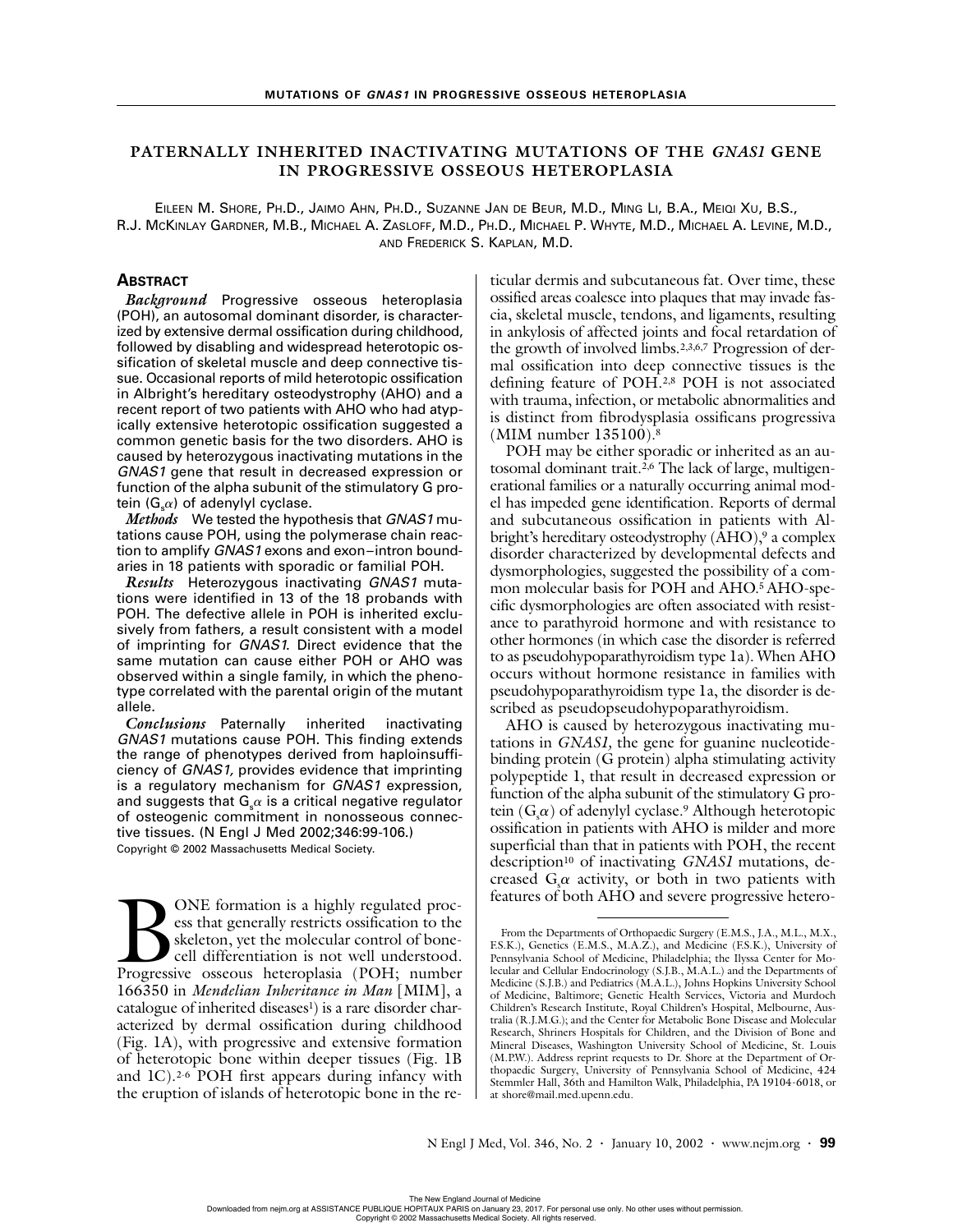

**Figure 1.** Classic Clinical and Radiographic Appearance of Progressive Osseous Heteroplasia (POH) in Three Children.

Panel A shows a posterior view of the legs and feet of a five-yearold girl from Family 13. Severe maculopapular lesions are evident, caused by extensive dermal and subcutaneous ossification in the left thigh, leg, foot, and heel. Similar involvement is evident anteriorly and in the proximal regions of both arms. There was less severe involvement in the right leg.

Panel B shows the radiographic appearance of severe heterotopic ossification in POH. A lateral roentgenogram of the right leg of an 11-year-old girl from Family 8 shows severe heterotopic ossification of the soft tissues. There was extensive involvement of the entire right side of the body, including the jaw, neck, torso, abdomen, and pelvis, with ankylosis of joints of the axial and appendicular skeleton. Less severe involvement occurred at scattered sites on the left side of the body.

Panel C shows an unenhanced computed tomographic image of the thighs of a 10-year-old boy from Family 14. The right thigh (R) was normal. The soft tissues of the left thigh were atrophied, and there was extensive soft-tissue ossification of the skin, subcutaneous fat, and quadriceps muscles that extended to the anterior cortex of the femur. In addition, the child had similar severe heterotopic ossification involving the left iliac crest and psoas muscle, as well as the entire left leg, with bony ankylosis of the left hip and left knee. Both Achilles tendons and the soft tissues of both heel pads contained extensive heterotopic ossification. The left leg was 4 cm shorter than the right.

topic ossification provided a further rationale to investigate *GNAS1* as a candidate gene for POH.

## **METHODS**

## **Subjects**

We evaluated subjects from 18 unrelated kindreds with familial POH (6 cases) or sporadic POH (12 cases). The protocol was ap-





proved by the investigational review boards of the Children's Hospital of Philadelphia and the University of Pennsylvania, and written informed consent was obtained from the subjects or their parents. Patients from Families  $3,6, 5, 12,$  and  $13,28,311,111,16,12$ and 1813 have been previously described in case reports.

#### **Polymerase-Chain-Reaction Amplification and Sequencing of Genomic DNA**

Genomic DNA was isolated directly from blood or from Epstein– Barr virus–transformed lymphocyte lines with the use of DNA blood-isolation reagents (QIAamp, Qiagen, Valencia, Calif.); it was amplified with the use of oligonucleotide primers flanking exons 2 to 13 of the human *GNAS1* gene14 under previously reported polymerase-chain-reaction (PCR) conditions.15 For exon 1, the primer pair 5'ATGGGCTGCCTCGGGAACAGTA (forward; beginning at the initiator codon) and 5'CCCTTACCCAGCAGCAG-CAGGC (reverse) was used for 40 cycles: 1 minute at 94°C, 40 seconds at 70°C, and 1 minute at 72°C. Each PCR reaction contained 200 ng of genomic DNA, each primer at a concentration of  $0.4 \mu M$ , 0.08 mM deoxynucleoside triphosphates (Pharmacia, Piscataway, N.J.), 1.5 mM magnesium chloride, and 1.25 U of *Taq* polymerase (Life Technologies, Gaithersburg, Md.). Products were sequenced by the DNA Sequencing Core Facility of the University of Pennsylvania School of Veterinary Medicine.

## **RNA Isolation and Reverse Transcriptase–PCR Analysis**

The total RNA from lymphoblastoid cell lines was isolated with use of Trizol reagent (Life Technologies), and poly(A)+ RNA was

**100 ·** N Engl J Med, Vol. 346, No. 2 **·** January 10, 2002 **·** www.nejm.org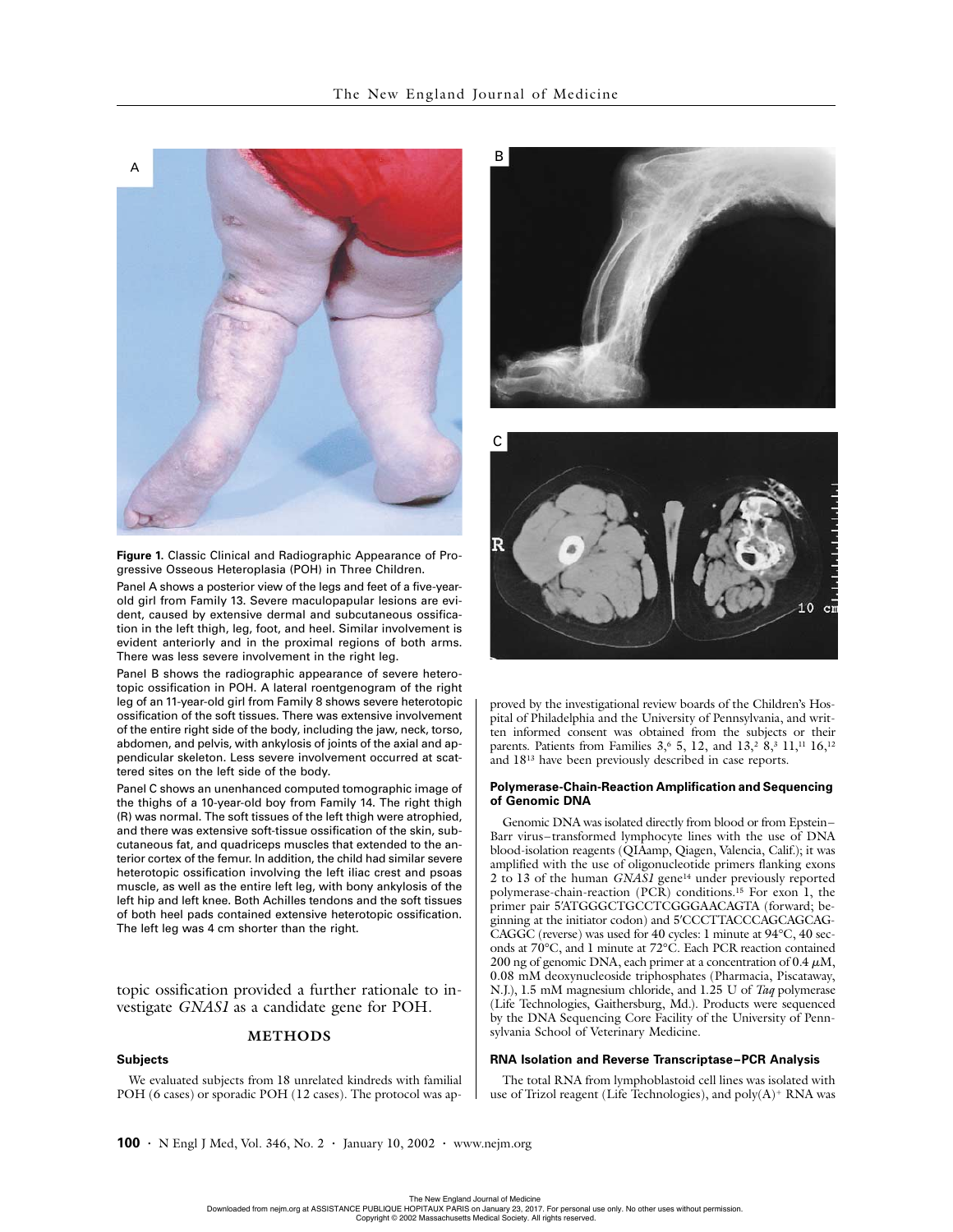isolated with use of Micro-FastTrack reagents (Invitrogen, Carlsbad, Calif.). First-strand complementary DNA (cDNA) was synthesized from 1  $\mu$ g of total RNA with the use of 12.5  $\mu$ g of oligo-dT primer per milliliter and 1 mg of RNasin (Promega, Madison, Wis.) per milliliter, 5 U of SuperScript II reverse transcriptase (Life Technologies) per milliliter, 5 mM magnesium chloride, 10 mM dithiothreitol, and 1 mM deoxynucleoside triphosphates (Pharmacia) in a final volume of 10  $\mu$ l at 42°C for 1 hour, followed by heat inactivation at 95 $\rm{^{\circ}C}$  for 10 minutes. First-strand cDNA (5  $\mu$ l) was amplified by PCR with 1.5 mM magnesium chloride, 2.5 units of Amplitaq (Perkin–Elmer, Norwalk, Conn.), and 50 ng of each forward and reverse primer in a final volume of 20  $\mu$ l for 40 cycles: one minute at 94°C, one minute at 53° to 72°C (optimized for each primer pair), and two minutes at 72°C. The products were gel-purified and sequenced as above. Primer pairs to amplify *GNAS1* cDNA were designed with MacVector (Accelrys, San Diego, Calif.).

The GenBank accession numbers are AH002748 for *GNAS1* human genomic DNA and NM000516 for *GNAS1* human cDNA.

## **RESULTS**

#### **Inheritance Patterns in Families with POH**

Subjects with POH from 18 unrelated families were examined (Fig. 2). In four families (Families 1, 2, 3, and 4), children inherited POH from an affected father, a finding consistent with autosomal dominant inheritance. Two additional families (Families 5 and 18) had affected siblings with no affected parent. The severity and distribution of heterotopic ossification varied among affected members in each family; at least one affected person in each family had severe progressive heterotopic ossification during childhood, whereas other affected family members had dermal and subcutaneous ossification later in life, with slower pro-





Standard notation is used. Circles and squares denote female and male family members, respectively; solid symbols indicate persons with POH, and hatched symbols indicate persons with Albright's hereditary osteodystrophy (AHO). Symbols with a slash indicate deceased family members, and symbols with N family members with no mutations. Families 1, 2, 5, and 18 have identified GNAS1 mutations; no mutation has been identified in Family 3 or Family 4. All persons shown with filled or hatched symbols in Families 1, 2, 5, and 18 tested positive for the family-specific mutation (except for Subjects III-6 and III-10 in Family 18, who were not tested). Two persons (Subject I-1 in Family 5 and Subject I-1 in Family 18, indicated by a black dot within the symbol) were heterozygous for mutations but had no clinical manifestations. Families 6 through 17 contained a single affected member, and their pedigrees are not shown.

N Engl J Med, Vol. 346, No. 2 **·** January 10, 2002 **·** www.nejm.org **· 101**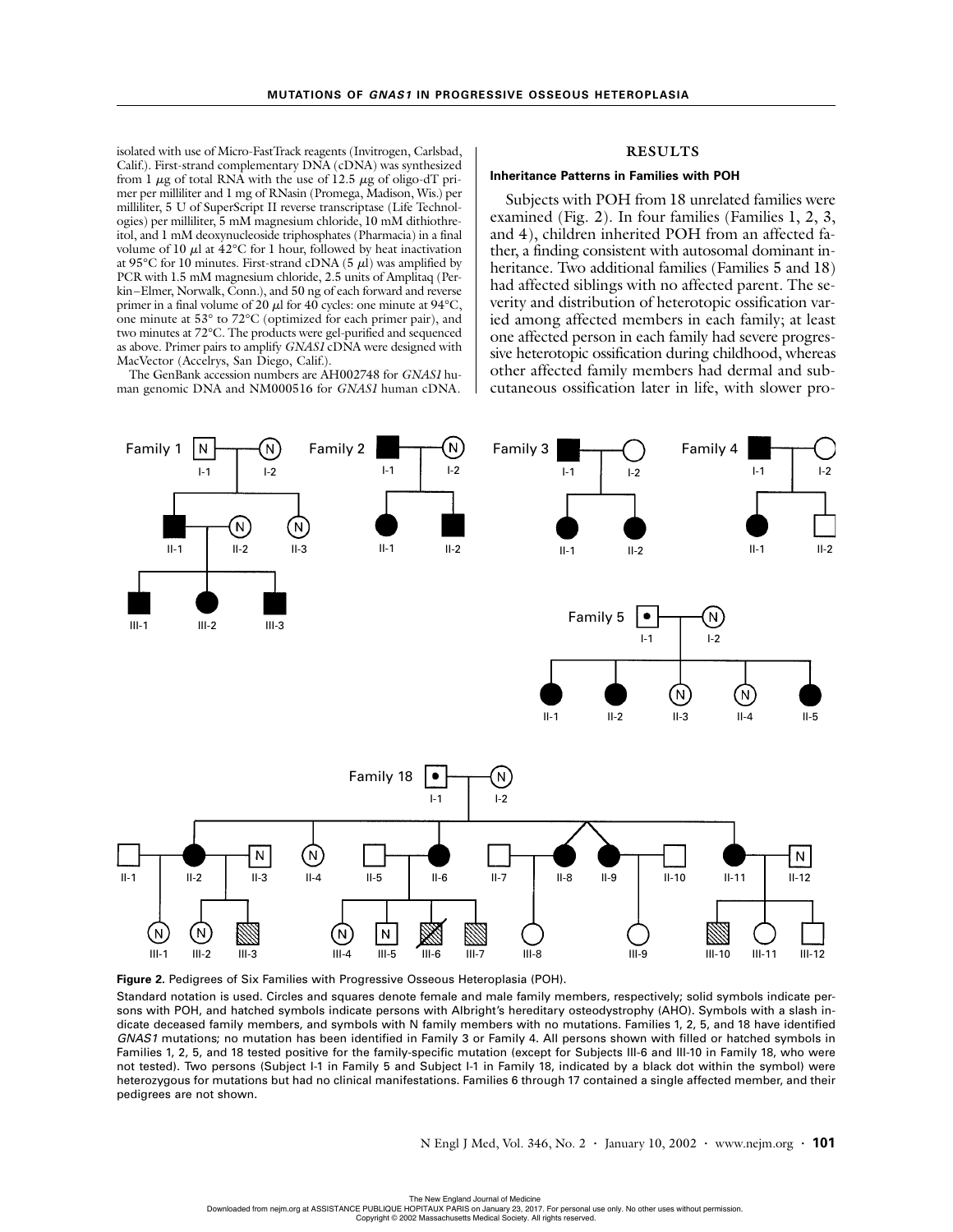gression to deeper tissues. The remaining 12 families each had only one member with POH. Affected persons had no primary skeletal or developmental defects and no laboratory or clinical evidence of hormone resistance.

#### **Identification of GNAS1 Mutations in Subjects with POH**

Subjects with POH were screened for mutations in *GNAS1* by PCR amplification and DNA sequencing of exons 1 to 13, all splice junctions, and some small introns. Heterozygous mutations were identified in 13 of 18 families: in 12 families, affected persons had small insertions, deletions, or tandem duplications that resulted in frame shifts predicted to cause premature termination of translation of the messenger RNA (mRNA) and loss of protein function (Fig. 3 and Table 1). In one family, Family 14, a single-nucleotide, G-to-C mutation altered the invariant AG dinucle-





### **Figure 3.** Heterozygous Mutations in Patients with Progressive Osseous Hyperplasia (POH).

For each region of the GNAS1 gene in which a mutation was identified, sets of DNA sequencing chromatograms for normal GNAS1 genomic DNA from control subjects (lower panels) and mutated GNAS1 genomic DNA from control subjects (upper panels) are shown. Chromatograms from control subjects (lower panels) reveal a single DNA sequence from each region, demonstrating that the two alleles of the GNAS1 gene contain identical DNA sequences (represented by the single nucleotide sequence above each set of chromatogram peaks). In the patients (upper panels), by contrast, mutations that alter the DNA sequence of one of the two GNAS1 copies are revealed by a discordance or shift of the DNA sequence (as represented in the overlapping pattern of chromatogram peaks and by a second line of nucleotide sequence at the beginning of each discrepancy). In each panel, the specific position of the mutation within the GNAS1 gene is identified by the complementary DNA nucleotide number (n). Representative chromatograms are shown of frame-shift mutations due to insertions (ins) of nucleotides in the mutant allele (Panels A, D, and F), deletions (del) of nucleotides in the mutant allele (Panels B, C, and E), or tandem duplications (dupl; Panel H, 5 nucleotides duplicated; Panel I, 25 nucleotides duplicated). In Panel F, the reverse sequence is shown in the chromatograms. Panel G shows a one-nucleotide substitution at an acceptor splice site (-1G→C). IVS 12 denotes intron (intervening sequence) 12. In Panels A through F, the arrow indicates the start of the frame-shifted sequence. In Panels H and I, the dashed line indicates the sequence that is duplicated in the region indicated by the solid line.

**102 ·** N Engl J Med, Vol. 346, No. 2 **·** January 10, 2002 **·** www.nejm.org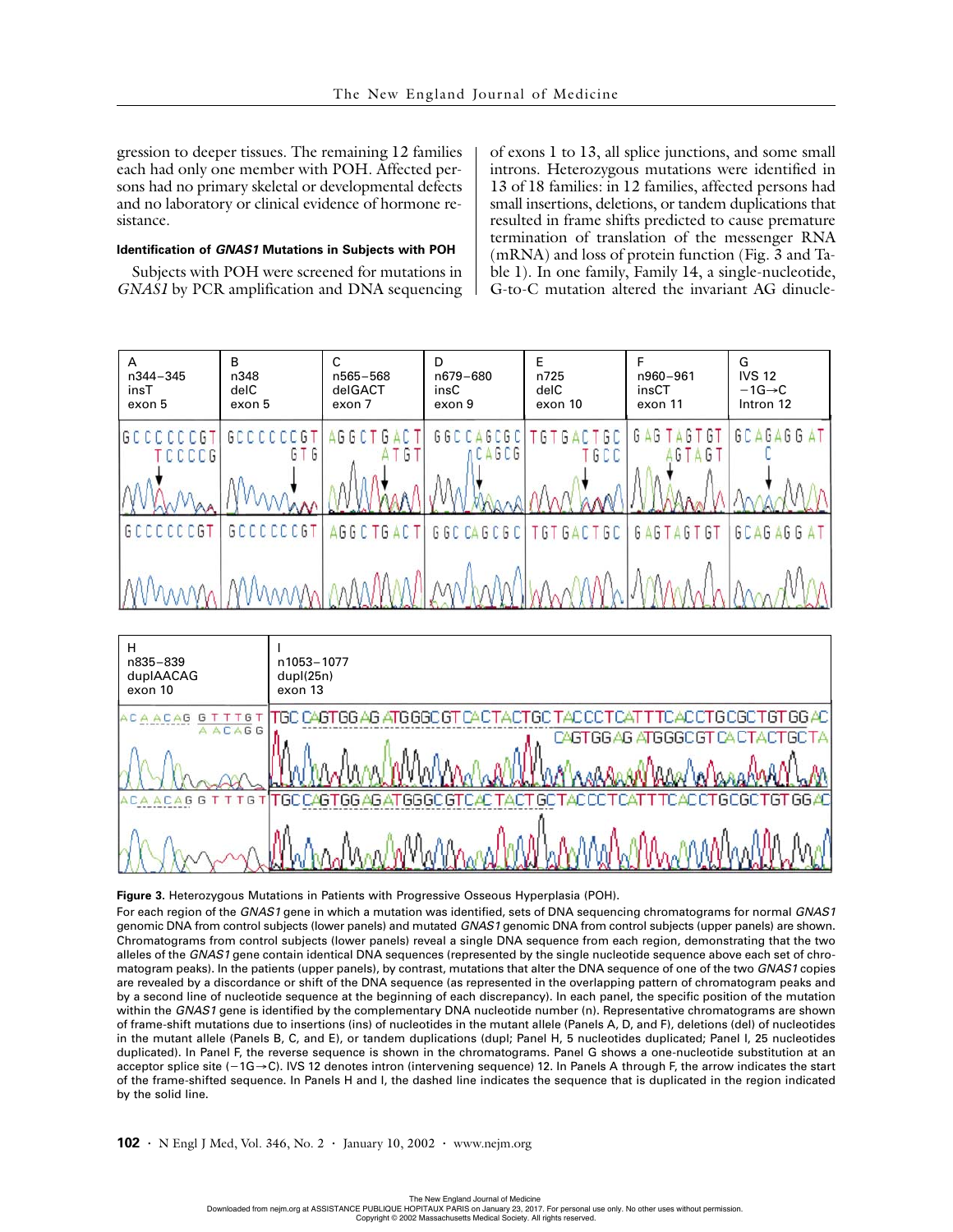otide of the intron 12 acceptor splice site (Fig. 3). Mutation of the conserved AG dinucleotide to AC results in the use of a downstream AG as the acceptor site and production of a frame-shifted mRNA (data not shown).

No *GNAS1* mutation was identified in 2 of 6 familial cases (Fig. 2; Families 3 and 4) and 3 of 12 sporadic cases. Large deletions or rearrangements of the *GNAS1* gene of these subjects were excluded by Southern blot analysis of genomic DNA.

## **Nonpenetrant GNAS1 Mutations in Families with POH**

In four kindreds with POH, we examined genomic DNA from phenotypically normal parents of affected children for *GNAS1* mutations. The clinically unaffected father in Family 5 (Fig. 2) had the same single-nucleotide deletion in exon 10 as his three affected daughters, indicating the absence of penetrance of this mutation in the father. Similarly, the unaffected father in Family 18 (Subject I-1 in Fig. 2) carried the same deletion in exon 7 that was identified in his five affected daughters. In both Family 5 and Family 18, the unaffected mother and the unaffected siblings did not have the mutation. By contrast, the single affected person in Family 6 (pedigree not shown) and Subject II-1 in Family 1 (Fig. 2 and Table 1) presumably had new mutations, because none of their parents carried that mutation, although gonadal mosaicism in a parent is possible. With the exception of the unaffected fathers in Families 5 and 18, all affected subjects who were tested in families with inheritance of POH, but none of the unaffected subjects who were tested in such families, shared the same *GNAS1* mutation.

## **Expression of GNAS1 mRNA in POH**

According to reverse-transcriptase–PCR amplification of *GNAS1* mRNA from 10 subjects with identified mutations, only 2 (from Families 2 and 14) had expression of both normal and mutant *GNAS1* transcripts (Table 1). Both subjects had a mutation near the 3' end of the gene: one was a frame shift in exon 13, and the other was an altered intron 12 acceptor splice site. The remaining eight subjects had only the normal mRNA sequence. This result indicated that mRNA from the mutant *GNAS1* allele was not synthesized or was rapidly degraded, probably through nonsense-mediated decay,<sup>16</sup> a cellular mechanism causing the rapid turnover of mRNA that contains nonsense and frame-shift mutations.

## **Variable Expression of GNAS1 Mutations and Parental Inheritance Patterns**

The same 4-bp deletion found in Families 1, 9, 11, and 18 has been identified as the basis for *GNAS1* haploinsufficiency in several patients with AHO.<sup>17</sup> The 348delC frame-shift mutation identified in two sub-

**TABLE 1.** *GNAS1* MUTATIONS AND mRNA EXPRESSION IN PATIENTS WITH PROGRESSIVE OSSEOUS HETEROPLASIA (POH).

| <b>FAMILY</b><br>No. | MUTATION*                                  | <b>LOCATION</b> <sup>†</sup>        | mRNA<br>ALLELES <sup>‡</sup> |
|----------------------|--------------------------------------------|-------------------------------------|------------------------------|
| 1, 9,<br>11, 18      | Frame shift 565–<br>568delGACT             | Codon 189-190<br>$(\text{exon } 7)$ | $+, +, +$ , ND               |
| 2                    | Frame shift 1053-<br>$1077$ dupl $(25n)$   | Codon 360<br>(exon 13)              | $+$ and $-$                  |
| 5                    | Frame shift 725delC                        | Codon 242<br>$(\text{exon } 10)$    | $^{+}$                       |
| 6, 12                | Frame shift 348delC                        | Codon 116<br>(exon 5)               | $+, +$                       |
| 7                    | Frame shift 344-345insT                    | Codon 115<br>(exon 5)               | ND.                          |
| 8                    | Frame shift $679-680$ insC                 | Codon 227<br>$(\text{exon } 9)$     | $^{+}$                       |
| 10                   | Frame shift 835–<br>839duplAACAG           | Codon 280<br>$(\text{exon } 10)$    | $^{+}$                       |
| 13                   | Frame shift 960-<br>961insCT               | Codon 321<br>(exon 11)              | ND.                          |
| 14                   | Substitution IVS 12<br>$-1G \rightarrow C$ | Splice acceptor<br>(intron 12)      | $+$ and $-$                  |

\*Each mutation is identified by the complementary DNA nucleotide sequence of *GNAS1*. IVS 12 denotes intron (intervening sequence) 12.

†Codon locations are those of the first codons altered by an insertion or duplication or codons containing deleted nucleotides.

‡For families with POH, Subjects II-1 and III-3 were examined in Family 1; Subject I-1 in Family 2; and Subjects I-1 and II-2 in Family 5. RNA from Families 7, 13, and 18 was not available for testing. A plus sign denotes expression of the normal allele, a minus sign expression of the mutant allele, and ND no data (RNA not available for study).

jects with POH from Families 6 and 12 (Table 1) has also been reported in a patient with AHO.18 Thus, the identical mutations in *GNAS1* can result in widely varying clinical phenotypes. All other *GNAS1* mutations identified in patients with POH are unique.

Direct evidence of variable expression of the same *GNAS1* mutation was observed within a single family, and the phenotype correlated with the parental origin of the mutant allele (Family 18 in Fig. 2). The proband (Subject II-8) had classic features of POH (severe cutaneous and subcutaneous ossification and progressive heterotopic ossification of skeletal muscle). Four of her five sisters had a milder POH phenotype. The proband and her affected siblings had a 4-bp frame-shift deletion in *GNAS1* exon 7. The clinically unaffected father (Subject I-1) carried the mutation, but the unaffected mother did not, indicating inheritance of the mutant *GNAS1* allele from a father with a nonpenetrant mutation. Nonpenetrance was also evident in Subject I-1 in Family 5. In both cases of fathers with nonpenetrant mutations, the parental origin of the mutated allele could not be determined. In Family 18, three children of the proband's sisters (Subjects III-3, III-7, and III-10 in Fig. 2) exhibited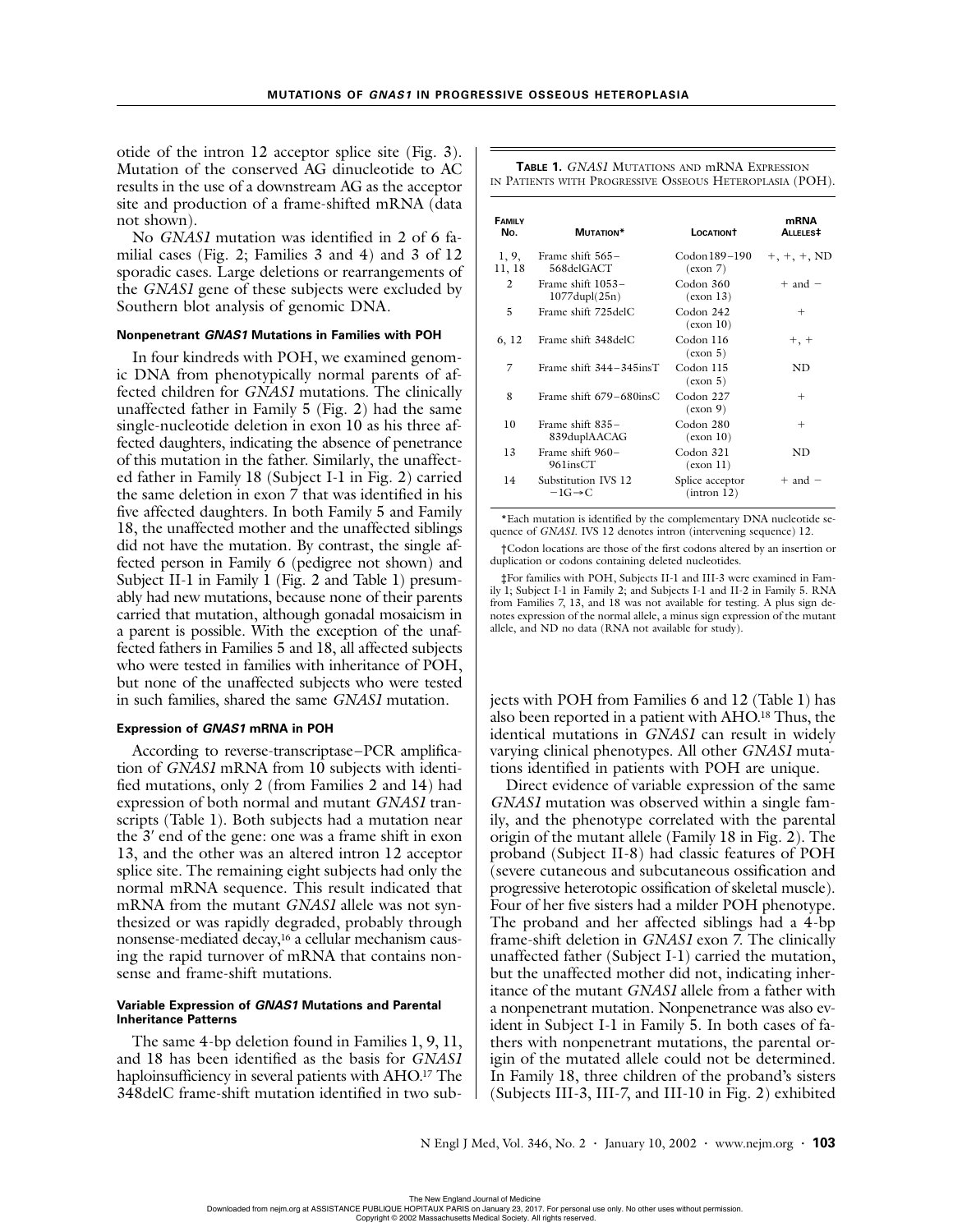features of AHO, including traces of subcutaneous ossification. Subcutaneous ossification was also noted in a fourth child (Subject III-6), who died suddenly at five months of age.13 The two children available for examination (Subjects III-3 and III-7) carried the *GNAS1* mutation. The findings in this family support the hypothesis that the parental origin of the mutant *GNAS1* allele determines whether POH or AHO will develop in a child.

#### **DISCUSSION**

G proteins are members of a superfamily of guanosine triphosphate–binding proteins.19 All members of this superfamily bind guanine nucleotides with high affinity and specificity, possess intrinsic guanosine triphosphatase activity, and function as molecular switches: they are "on" in the guanosine triphosphate–bound conformation and "off" after hydrolysis of guanosine triphosphate to guanosine diphosphate. The most clearly defined function of G proteins is in signal transduction. A large variety of extracellular first messengers, such as peptide and glycoprotein hormones, neurotransmitters, growth factors, chemotactic agents, and sensory signals, regulate cellular activity or function by binding to cell-surface receptors that are associated with G proteins. The G proteins act as timing switches to regulate the generation of intracellular second messengers, including cyclic AMP.

During the past decade, G proteins have been the focus of intense investigation, with particular interest in the investigation of  $G_s$ , the stimulatory G protein of adenylyl cyclase, as a basis for human disease.19 At least three disorders with features of dysregulated osteogenesis are associated with somatic or germ-line mutations in *GNAS1*, the gene that encodes  $G_s \alpha$ , the alpha subunit of  $G_s$ . McCune–Albright syndrome is caused by postzygotic mutations that activate  $\mathrm{G}_{\mathrm{s}}\alpha$  and cause constitutive (hormone-independent) activation of adenylyl cyclase,20 whereas AHO9 and platelike osteoma cutis<sup>21</sup> are caused by inactivating germ-line *GNAS1* mutations. We determined that another disorder of osteogenesis, POH, is due to inactivating mutations in the same gene.

Phenotypic expression of genetic disorders caused by single-gene mutations can be highly variable, most notably in autosomal dominant conditions.22 Many of these disorders vary, either in the severity of a solitary abnormality or in the characteristic set of seemingly unrelated abnormalities, or in both. Inactivating mutations in *GNAS1* have both these effects in AHO. Affected subjects have a wide range of developmental and somatic defects of variable severity, including subcutaneous ossification, skeletal dysmorphology, obesity, mental retardation, and hormone resistance. By contrast, patients with POH have a single characteristic disease manifestation (progressive heterotopic ossification) that can vary in its degree of severity.

In addition to variable expression in POH, we observed nonpenetrance (i.e., the complete failure of disease expression in some carriers of a gene mutation) in two families. Carriers of nonpenetrant *GNAS1* mutations could have new mutations with a mosaic distribution that excludes cells that would express disease characteristics. Alternatively, nonpenetrance or variable expression could be due to influences from other genetic loci, epigenetic modifications, or environmental factors.

For several human genetic disorders, expression of the disease phenotype is influenced by whether the disease has been inherited from the father or the mother. Recent studies showing that maternal and paternal alleles of some genes do not function identically have helped clarify this phenomenon, known as imprinting.23 A consistent difference between AHO and POH is the parental origin of the mutant *GNAS1* allele. This is illustrated by Family 18, in which paternal inheritance of the mutant *GNAS1* allele resulted in POH, and maternal inheritance resulted in AHO.

Previous clinical and molecular studies<sup>9</sup> have revealed that maternal transmission of *GNAS1* mutations leads to the complete form of AHO, termed pseudohypoparathyroidism type 1a (MIM 103580), in which there is resistance to parathyroid hormone and other hormones whose receptors require  $G_s \alpha$  to stimulate adenylyl cyclase. By contrast, paternal inheritance of a *GNAS1* mutation causes a less severe form of AHO, termed pseudopseudohypoparathyroidism (MIM 300800), in which the somatic defects are accompanied by normal hormone responsiveness. As in pseudopseudohypoparathyroidism, paternal inheritance of a mutant *GNAS1* allele in patients with POH is associated with a lack of hormone resistance, but the two clinical phenotypes are otherwise clearly distinguishable.8,9

Molecular studies of the *GNAS1* gene show monoallelic transcript expression according to the parent of origin,24-27 a result consistent with parental imprinting. However, the manner of expression is far more complex than anticipated. In addition to a  $G_s \alpha$ -specific exon 1, three unique, alternative first exons are spliced to exons 2 through 13 of *GNAS1.* One of the alternative exons encodes the neurosecretory protein NESP55 and is expressed exclusively from the maternal allele, whereas the other two alternative first exons are transcribed only from the paternal allele.<sup>24,25,28</sup> Expression of the  $G_s \alpha$ -specific exon 1 appears to be biallelic in most tissues that have been examined,  $24,25,29$ although expression exclusively from the maternally derived allele has been documented in some tissues (e.g., murine renal cortex and adipose tissue30 and human pituitary<sup>31</sup>).

**104 ·** N Engl J Med, Vol. 346, No. 2 **·** January 10, 2002 **·** www.nejm.org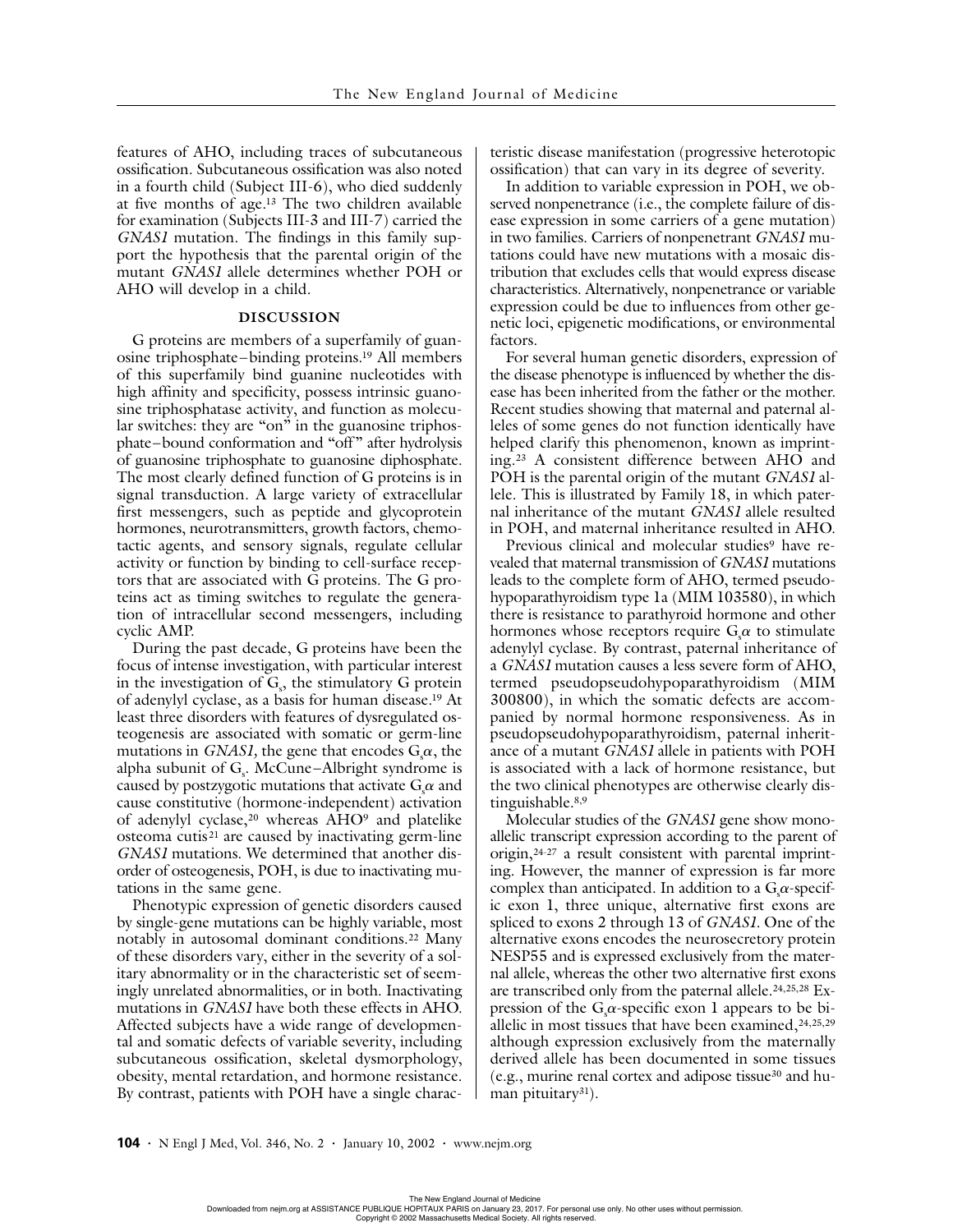Given the complexity of transcript synthesis at the *GNAS1* locus, it is not surprising that a wide variety of phenotypic effects results from *GNAS1* mutations and that the phenotypes are influenced by the parent from whom the mutant allele is inherited. Hormone resistance (such as that in pseudohypoparathyroidism type 1a) is strongly correlated with mutations in the maternally derived allele, indicating that the maternal allele is critical (at least in some tissues) for cellular functions required for signal transduction. In contrast, severe, progressive heterotopic ossification, such as that found in POH, correlates with paternal inheritance of the *GNAS1* mutation, suggesting that the paternal allele specifically influences progressive osteoblastic differentiation, proliferation of cells in soft connective tissues, or both.

Why paternal inheritance of a *GNAS1* mutation should result in pseudopseudohypoparathyroidism in some families and POH in others is unclear. Other phenotypes that have been associated with *GNAS1* inactivation (such as features of AHO — including mild dermal ossification — that occur in both pseudohypoparathyroidism type 1a and pseudopseudohypoparathyroidism) seem to be influenced by *GNAS1* mutations in either the maternal or the paternal allele. Tissue and developmental specificity of imprinting at the *GNAS1* locus is a plausible cause of the disparity among phenotypes. Overlapping patterns of variable expressivity (i.e., a range of phenotypic severity) by *GNAS1* maternal, paternal, and biallelic transcripts may result in a complex set of phenotypes among patients with *GNAS1*-inactivating mutations.

Our findings expand the spectrum of phenotypic variability attributable to mutations in the *GNAS1* gene and establishes *GNAS1* as an important regulator of osteoblastic commitment in nonosteogenic connective tissues. Further investigation into imprinting effects and the regulation and function of the multiple transcripts of the *GNAS1* locus will be required to understand the genotypic complexity and phenotypic variability associated with mutations at this locus.

Supported by grants from the Progressive Osseous Heteroplasia Association, the International Fibrodysplasia Ossificans Progressiva Association, the New Jersey Association of Student Councils, the Ian Cali Fund, the Roemex Fellowship, Shriners Hospitals for Children (85480, to Dr. Whyte), the National Institute of Arthritis and Musculoskeletal and Skin Diseases (R01- AR46831, to Dr. Shore, and R01-AR41916, to Dr. Kaplan), and the National Institute of Diabetes and Digestive and Kidney Diseases (R01-DK34281, to Dr. Levine) and by the Isaac and Rose Nassau Professorship of Orthopaedic Molecular Medicine.

*We are indebted to R. Bufo, J.P. Chanoine, J.E. Clarkson, J.M. Connor, N. Esterly, J. Fairly, F. Gannon, L. Gordon, G. Lehine, G.D. MacEwen, T. Malpass, S.P. Robertson, S. Rosenfeld, E. Shinall Miller, and J.A. Urtizberea for valuable discussions and referrals of patients; to J.K. Fang of the University of Pennsylvania School of Veterinary Medicine DNA Sequencing Facility; and to F. Gardner, S. Roth, R. El-* *kinson, M. Vamvakis, and J. Peeper for encouragement and support. We dedicate this work to our patients with POH worldwide.*

## **REFERENCES**

**1.** McKusick VA, Francomano CA, Antonarakis SA, et al. Mendelian inheritance in man: a catalog of human genes and genetic disorders. 12th ed. Baltimore: Johns Hopkins University Press, 1998.

**2.** Kaplan FS, Craver R, MacEwen GD, et al. Progressive osseous heteroplasia: a distinct developmental disorder of heterotopic ossification: two new case reports and follow-up of three previously reported cases. J Bone Joint Surg Am 1994;76:425-36.

**3.** Schmidt AH, Vincent KA, Aiona MD. Hemimelic progressive osseous heteroplasia: a case report. J Bone Joint Surg Am 1994;76:907-12. **4.** Athanasou NA, Benson MK, Brenton BP, Smith R. Progressive osseous heteroplasia: a case report. Bone 1994;15:471-5.

**5.** Kaplan FS. Skin and bones. Arch Dermatol 1996;132:815-8.

**6.** Urtizberea JA, Testart H, Cartault F, Boccon-Gibod L, Le Merrer M, Kaplan FS. Progressive osseous heteroplasia: report of a family. J Bone Joint Surg Br 1998;80:768-71.

**7.** Rosenfeld SR, Kaplan FS. Progressive osseous heteroplasia in male patients: two new case reports. Clin Orthop 1995;317:243-5.

**8.** Kaplan FS, Shore EM. Progressive osseous heteroplasia. J Bone Miner Res 2000;15:2084-94.

**9.** Jan de Beur SM, Levine MA. Pseudohypoparathyroidism: clinical, biochemical, and molecular features. In: Bilezikian JP, ed. The parathyroids: basic and clinical concepts. 2nd ed. San Diego, Calif.: Academic Press, 2001:807-25.

**10.** Eddy MC, De Beur SM, Yandow SM, et al. Deficiency of the  $\alpha$ -subunit of the stimulatory G protein and severe extraskeletal ossification. J Bone Miner Res 2000;15:2074-83.

**11.** Pisani V, Cavallo L, Lospalluti M, Bufo R, Bonifazi E. Primary osteoma cutis. Pediatr Dermatol News 1985;4:170-5.

**12.** Rodriguez-Jurado R, Gonzalez-Crussi F, Poznanski AK. Progressive osseous heteroplasia, uncommon cause of soft tissue ossification: a case report and review of the literature. Pediatr Pathol Lab Med 1995;15:813-27. **13.** Gardner RJM, Yun K, Craw SM. Familial ectopic ossification. J Med Genet 1988;25:113-7.

**14.** Kozasa T, Itoh H, Tsukamoto T, Kaziro Y. Isolation and characterization of the human Gs alpha gene. Proc Natl Acad Sci U S A 1988;85:2081-

5. **15.** Miric A, Vechio JD, Levine MA. Heterogeneous mutations in the gene encoding the alpha-subunit of the stimulatory G protein of adenylyl cyclase in Albright hereditary osteodystrophy. J Clin Endocrinol Metab 1993;76:1560-8.

**16.** Culbertson MR. RNA surveillance: unforeseen consequences for gene expression, inherited genetic disorders and cancer. Trends Genet 1999;15: 74-80.

**17.** Weinstein LS, Gejman PV, de Mazancourt P, American N, Spiegel AM. A heterozygous 4-bp deletion mutation in the Gs alpha gene (GNAS1) in a patient with Albright hereditary osteodystrophy. Genomics 1992;13: 1319-21.

**18.** Shapira H, Mouallem M, Shapiro MS, Weisman Y, Farfel Z. Pseudohypoparathyroidism type Ia: two new heterozygous frameshift mutations in exons 5 and 10 of the Gs alpha gene. Hum Genet 1996;97:73-5.

**19.** Farfel Z, Bourne HR, Iiri T. The expanding spectrum of G protein diseases. N Engl J Med 1999;340:1012-20.

**20.** Whyte MP. Fibrous dysplasia. In: Favas MJ, ed. Primer on the metabolic bone diseases and disorders of mineral metabolism. Philadelphia: Lippincott Williams & Wilkins, 1999:384-6. **21.** Yeh G, Mathur S, Wivel A, et al. GNAS1 mutation and Cbfa1 misex-

pression in a child with severe congenital platelike osteoma cutis. J Bone Miner Res 2000;15:2063-73.

**22.** Nussbaum RL, McInnes RR, Willard HF. Thompson & Thompson genetics in medicine. 6th ed. Philadelphia: W.B. Saunders, 2001.

**23.** Reik W, Walter J. Genomic imprinting: parental influence on the genome. Nat Rev Genet 2001;2:21-32.

**24.** Hayward BE, Moran V, Strain L, Bonthron DT. Bidirectional imprinting of a single gene: GNAS1 encodes maternally, paternally, and biallelically derived proteins. Proc Natl Acad Sci U S A 1998;95:15475-80.

**25.** Hayward BE, Kamiya M, Strain L, et al. The human GNAS1 gene is imprinted and encodes distinct paternally and biallelically expressed G proteins. Proc Natl Acad Sci U S A 1998;95:10038-43.

**26.** Hayward BE, Bonthron DT. An imprinted antisense transcript at the human GNAS1 locus. Hum Mol Genet 2000;9:835-41.

**27.** Peters J, Wroe SF, Wells CA, et al. A cluster of oppositely imprinted